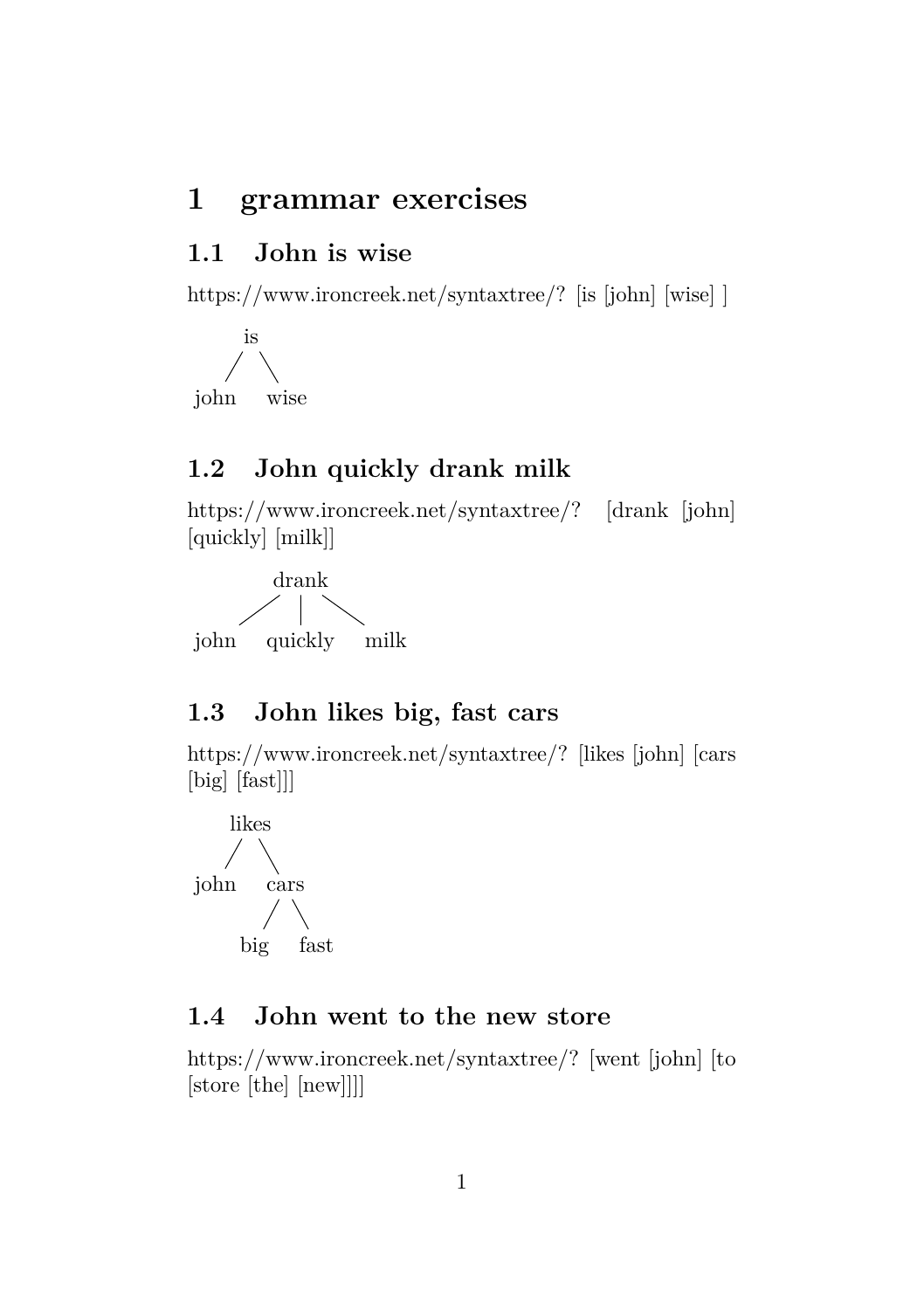

## **1.5 The ferocious dog chased three cats over the chair**

[https://www.ironcreek.net/syntaxtree/? \[chased \[dog \[the\]](https://www.ironcreek.net/syntaxtree/? [chased [dog [the] [ferocious]] [cats [three]] [over [chair [the]]]] ) [\[ferocious\]\] \[cats \[three\]\] \[over \[chair \[the\]\]\]\]](https://www.ironcreek.net/syntaxtree/? [chased [dog [the] [ferocious]] [cats [three]] [over [chair [the]]]] )



## **1.6 Clever John carefully ate the very juicy steak**

[https://www.ironcreek.net/syntaxtree/? \[ate \[john](https://www.ironcreek.net/syntaxtree/? [ate [john [clever]] [carefully] [steak [the] [juicy [very]]]] )] [\[clever\]\] \[carefully\] \[steak \[the\] \[juicy \[very\]\]\]\]](https://www.ironcreek.net/syntaxtree/? [ate [john [clever]] [carefully] [steak [the] [juicy [very]]]] )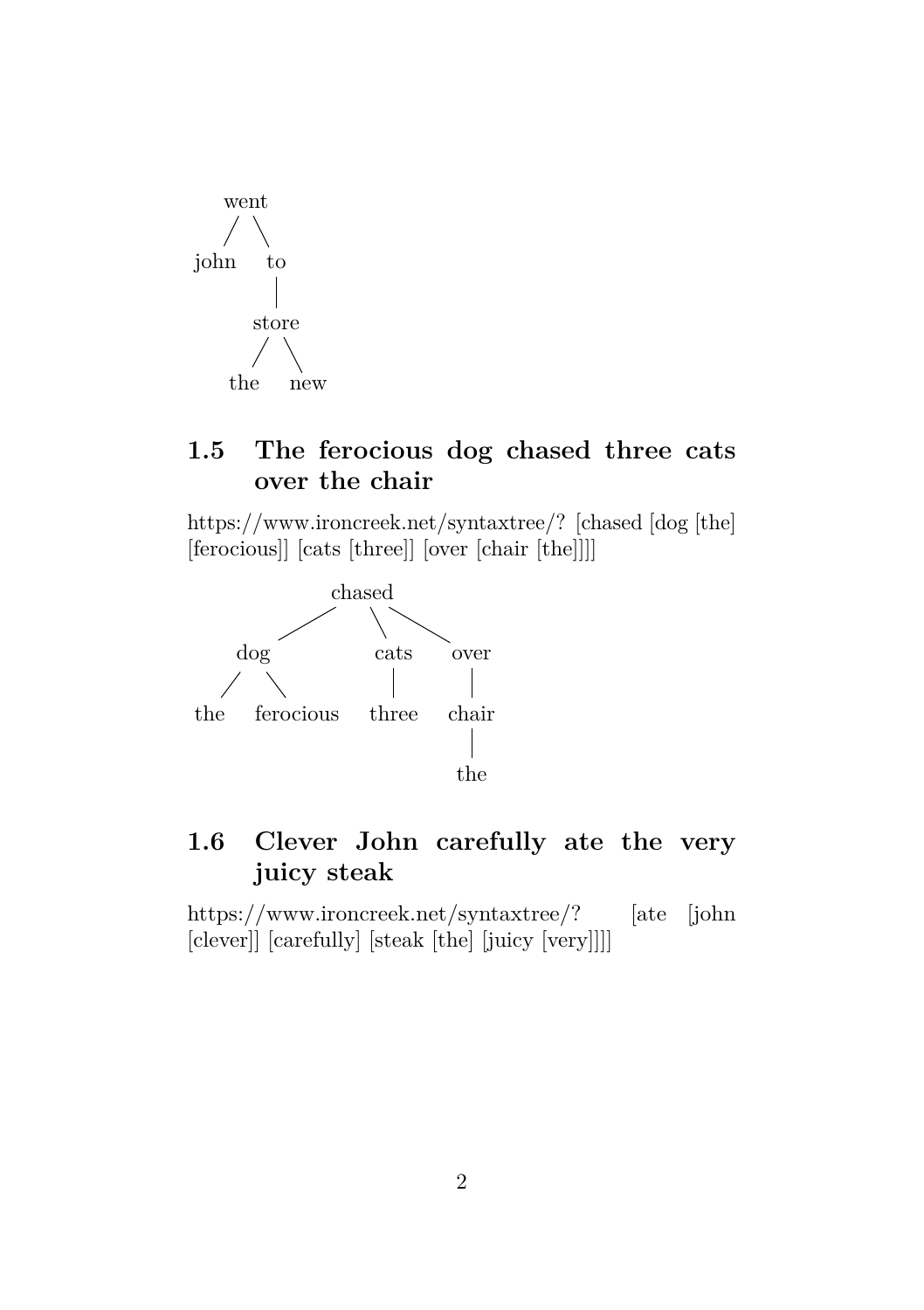

### **1.7 John thought hard about chemistry**

[https://www.ironcreek.net/syntaxtree/? \[thought \[john\]](https://www.ironcreek.net/syntaxtree/? [thought [john] [hard] [about [chemistry]]] ) [\[hard\] \[about \[chemistry\]\]\]](https://www.ironcreek.net/syntaxtree/? [thought [john] [hard] [about [chemistry]]] )



## **1.8 John put the toy soldier in the compartment in the box on the shelf in his room**

[https://www.ironcreek.net/syntaxtree/? \[put \[john\] \[sol](https://www.ironcreek.net/syntaxtree/? [put [john] [soldier [the] [toy]] [in [compartment [the] [in [box [the] [on [shelf [the] [in [room [his]]]]]]]]]] )[dier \[the\] \[toy\]\] \[in \[compartment \[the\] \[in \[box \[the\] \[on](https://www.ironcreek.net/syntaxtree/? [put [john] [soldier [the] [toy]] [in [compartment [the] [in [box [the] [on [shelf [the] [in [room [his]]]]]]]]]] ) [\[shelf \[the\] \[in \[room \[his\]\]\]\]\]\]\]\]\]\]](https://www.ironcreek.net/syntaxtree/? [put [john] [soldier [the] [toy]] [in [compartment [the] [in [box [the] [on [shelf [the] [in [room [his]]]]]]]]]] )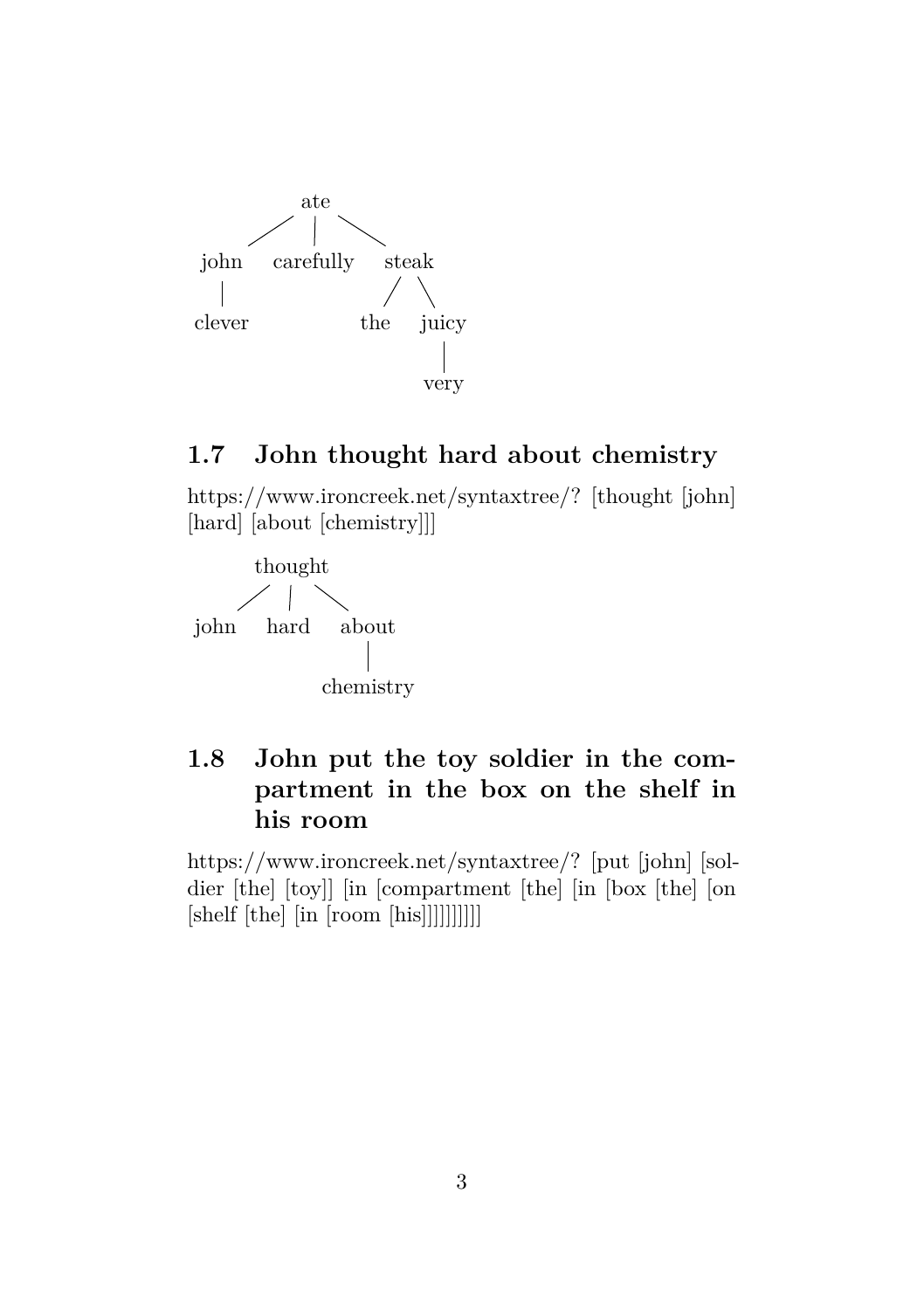

# **1.9 The delicious cake with berries unfortunately fell onto the dirty floor from the table**

[https://www.ironcreek.net/syntaxtree/? \[fell \[cake \[the\]](https://www.ironcreek.net/syntaxtree/? [fell [cake [the] [delicious] [with [berries]]] [unfortunately] [onto [floor [the] [dirty]]] [from [table [the]]]] ) [\[delicious\] \[with \[berries\]\]\] \[unfortunately\] \[onto \[floor \[the\]](https://www.ironcreek.net/syntaxtree/? [fell [cake [the] [delicious] [with [berries]]] [unfortunately] [onto [floor [the] [dirty]]] [from [table [the]]]] ) [\[dirty\]\]\] \[from \[table \[the\]\]\]\]](https://www.ironcreek.net/syntaxtree/? [fell [cake [the] [delicious] [with [berries]]] [unfortunately] [onto [floor [the] [dirty]]] [from [table [the]]]] )